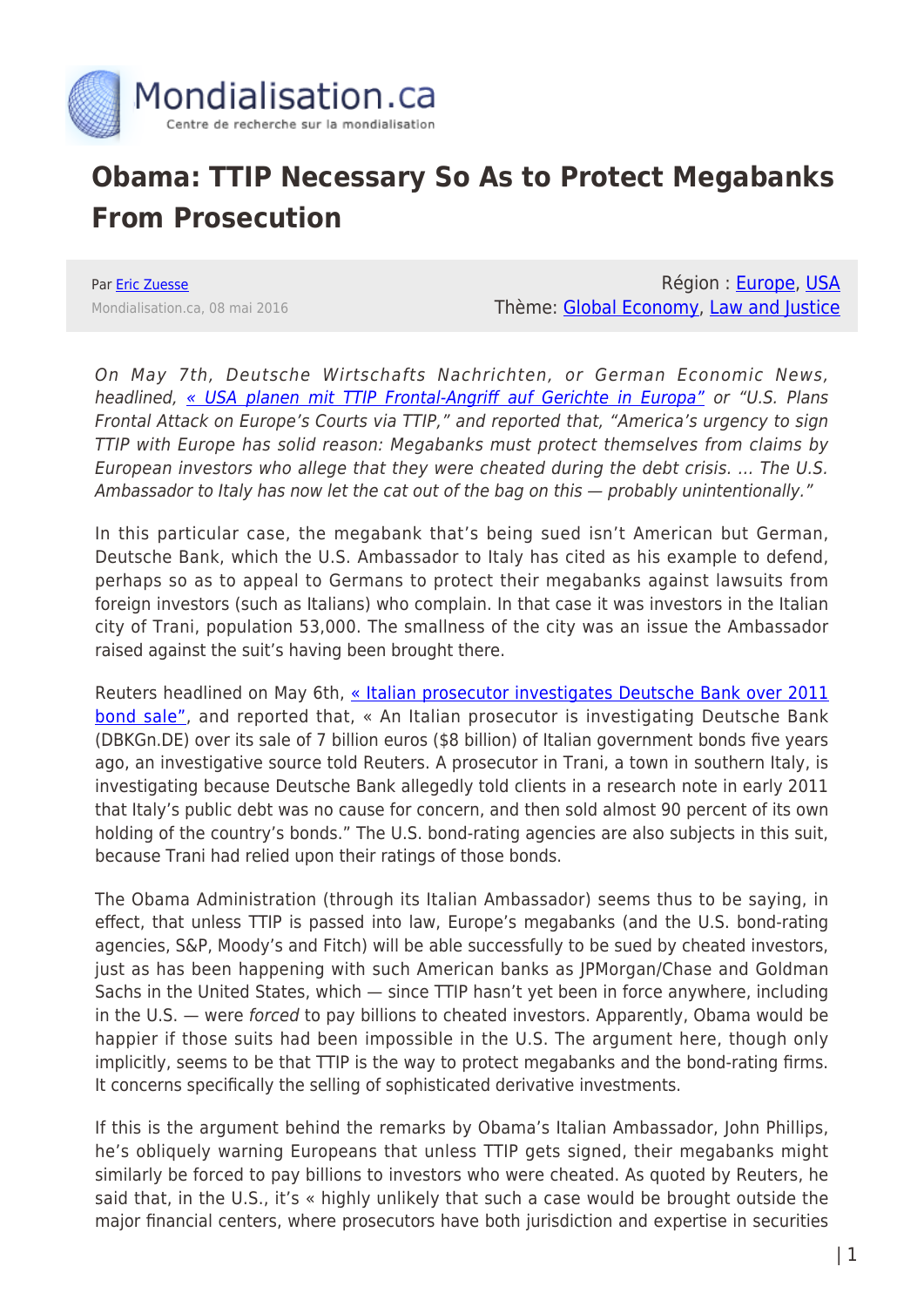fraud prosecutions," and that megabanks need the protection that's provided by such prosecutors, since they possess "expertise in securities fraud prosecutions." Phillips was clearly implying that small-city prosecutors (such as are allowed to prosecute such cases in Europe) aren't such "experts," as are needed in order to protect the megabanks. Reuters characterizes Phillips's argument as asserting, "Italy's justice system was deterring investors." However, no clarification of the meaning of that statement was provided by Reuters.

DWN alleges that under the TTIP such a court-issue would probably not even have been raised but would simply have ended before an arbitration panel, in which the aggrieved investors exert no influence and where it would be almost impossible for these investors' rights to be protected.

Another [example is cited](http://www.stuttgarter-zeitung.de/inhalt.interview-mit-pforzheimer-ob-wir-sind-nun-guten-mutes.b3bd7574-603d-403c-b563-00f233df6c25.html), where the German city of Pforzheim successfully sued, at the Federal Court of Justice, the U.S. megabank JPMorgan/Chase, and where that court allowed Pforzheim to seek "accumulated damages of 57 million euros."

Under TTIP, a megabank fined this way might in turn sue the nation's taxpayers to restore the megabank's ensuing loss of profits. If the cheated investors win, taxpayers might thus end up bearing the cheated investors' losses. Under TTIP, the fined company would be arguing that the law under which it had been fined is in violation of TTIP and thus constitutes a violation of that treaty, so that the violating government is obliged to be paying the fine — the law against fraud would itself be violating the fined company's rights. If the three-arbitrator TTIP panel rules in the megabank's favor, the government would need to pay the fine it had assessed against the bank, and no appeals court exists for any of these arbitration-panels' rulings — these rulings are final. Obama and other proponents of that system, which is calle[dISDS for Investor State Dispute Settlement](http://www.washingtonsblog.com/2015/06/how-obamas-trade-deals-are-designed-to-end-democracy.html), say that it's a more efficient way of handling such disputes. In international commercial affairs, it not only eliminates appeals courts, it gradually eliminates democracy, by fining the government into ultimate submission to these [three-person panels of international-corporate-accountable](http://www.washingtonsblog.com/2015/10/the-most-criminal-treaty-in-history-is-finally-presented-for-signing.html) [arbitrators.](http://www.washingtonsblog.com/2015/10/the-most-criminal-treaty-in-history-is-finally-presented-for-signing.html)

On the same basic idea, **Benito Mussolini** was praised for "making the trains run on time."

Investigative historian Eric Zuesse is the author, most recently, of [They're Not Even Close:](http://www.amazon.com/Theyre-Not-Even-Close-Democratic/dp/1880026090/ref=sr_1_9?ie=UTF8&qid=1339027537&sr=8-9) [The Democratic vs. Republican Economic Records, 1910-2010,](http://www.amazon.com/Theyre-Not-Even-Close-Democratic/dp/1880026090/ref=sr_1_9?ie=UTF8&qid=1339027537&sr=8-9) and of [CHRIST'S](http://www.amazon.com/dp/B007Q1H4EG) [VENTRILOQUISTS: The Event that Created Christianity](http://www.amazon.com/dp/B007Q1H4EG).

La source originale de cet article est Mondialisation.ca Copyright © [Eric Zuesse](https://www.mondialisation.ca/author/eric-zuesse), Mondialisation.ca, 2016

Articles Par : [Eric Zuesse](https://www.mondialisation.ca/author/eric-zuesse)

A propos :

Investigative historian Eric Zuesse is the author, most